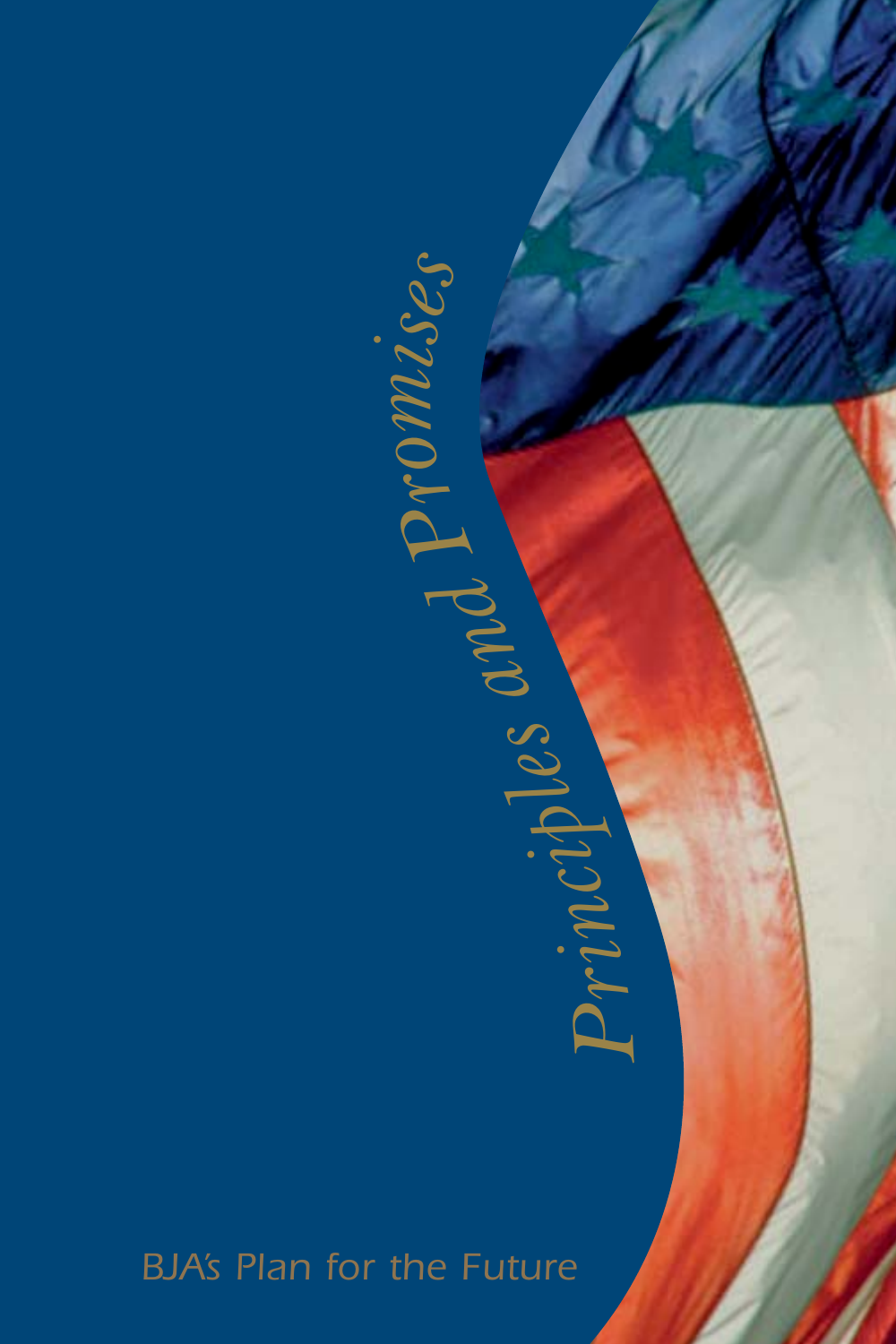# **CONTENTS**

| Working Together To Provide Leadership 4 |
|------------------------------------------|
|                                          |
|                                          |
|                                          |
|                                          |
|                                          |
|                                          |
|                                          |
|                                          |
|                                          |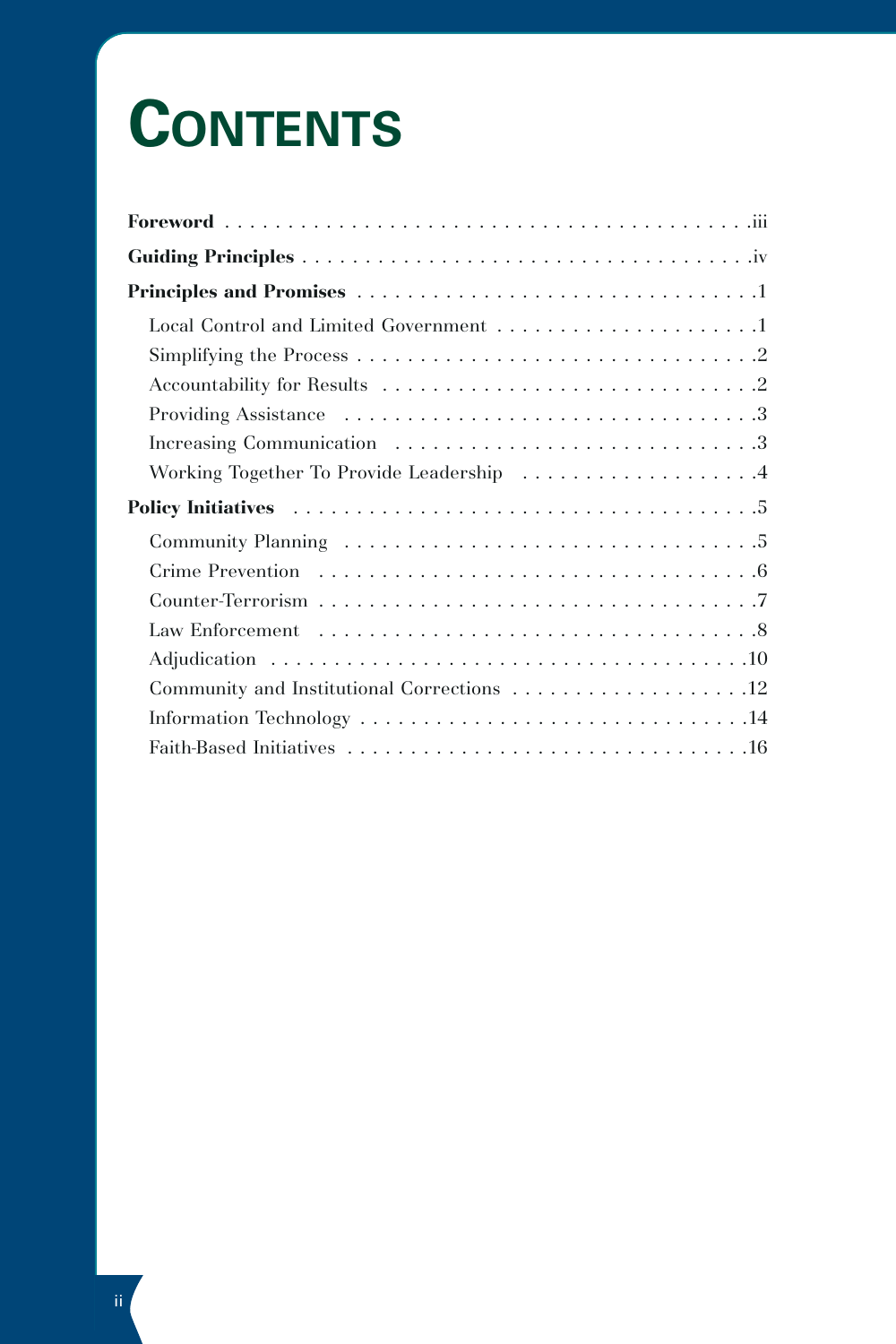# **FOREWORD**

The Office of Justice Programs (OJP) was created to help America's state and local governments improve the criminal justice system and to restore security to our neighborhoods, workplaces, and schools. As part of that effort, the Bureau of Justice Assistance (BJA) provides funding, training, and technical assistance to states, local governments, and other justice and prevention agencies.

For nearly 20 years, state and local visionaries have worked with OJP and BJA to create forward-thinking solutions to difficult crime problems. Reviewing these successes, I am reminded that the best and most exciting ideas are born not in Washington, D.C., but in our states, our territories, and our communities.

It is with this experience in mind that we set out the principles that will guide BJA in the coming years. These principles will help us design our policies, administer our funding sources, and oversee our programs. No principle will be more important to us than providing for state and local control. President George W. Bush set out this principle well when he said that his vision is an "active but limited government: one that empowers states, cities, and citizens to make decisions."

This plan is a good beginning, but it is not a measure of success. What matters is not making promises, but making good on promises. To make sure that you are able to hold us accountable, BJA will publish an annual report that outlines our progress.

I look forward to the challenges ahead. The history of our nation tells us that nothing worth achieving comes easy. Every agency within OJP, including BJA, is committed to making difficult changes, knowing that if we remove unnecessary, burdensome federal restrictions, those at the forefront of the fight against crime can focus on what matters most.

> Richard R. Nedelkoff Director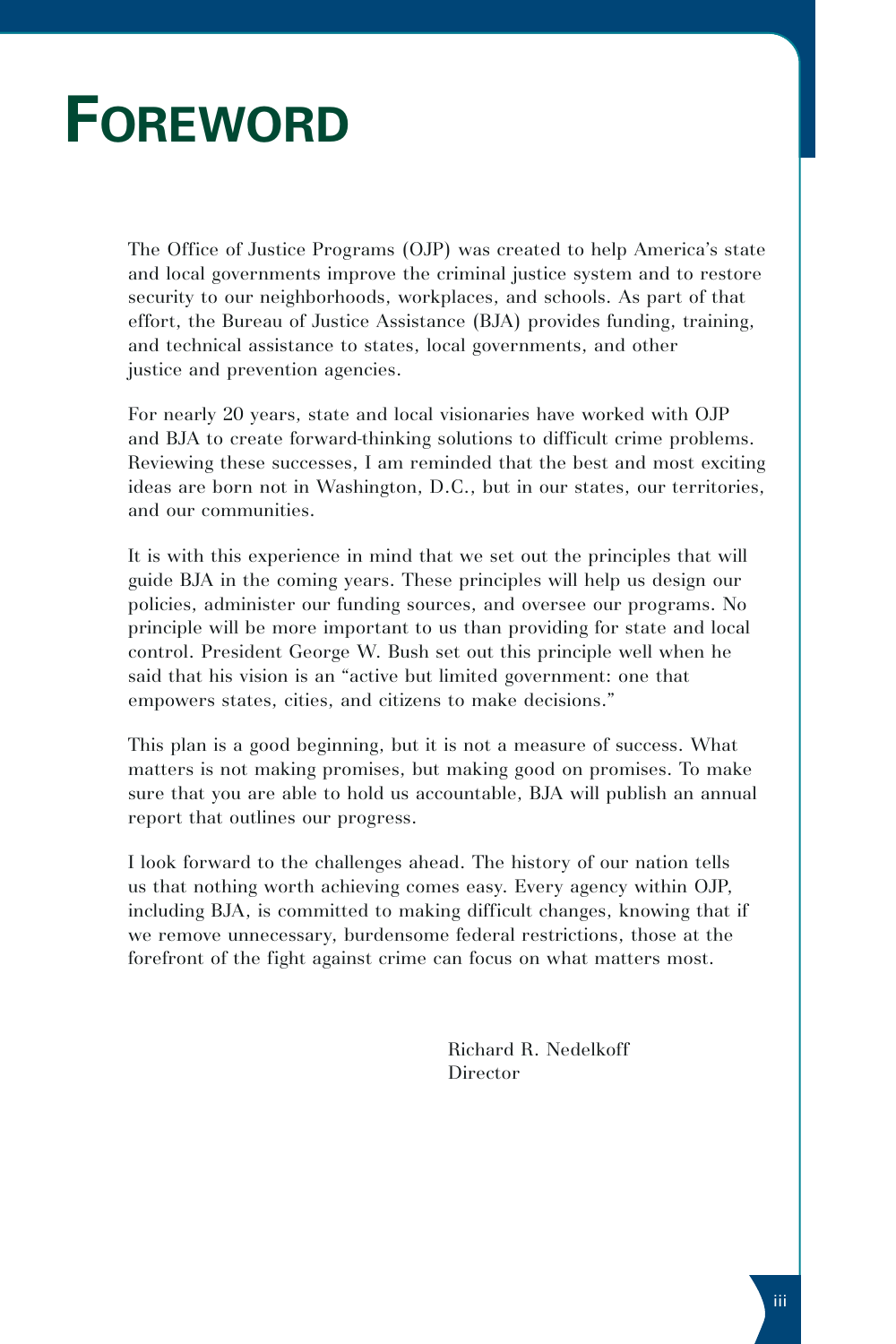# **GUIDING PRINCIPLES**

#### **President George W. Bush**

The President has clearly set out his vision that the United States should have an "active but limited government: one that empowers states, cities, and citizens to make decisions; ensures results through accountability; and promotes innovation through competition."

- ◆ Citizen centered, not bureaucracy centered.
- ◆ Results oriented, not process oriented.
- ◆ Market based, actively promoting innovation and competition.

"We ought to care less about rules and regulations and more about how we're helping people help themselves."

—President George W. Bush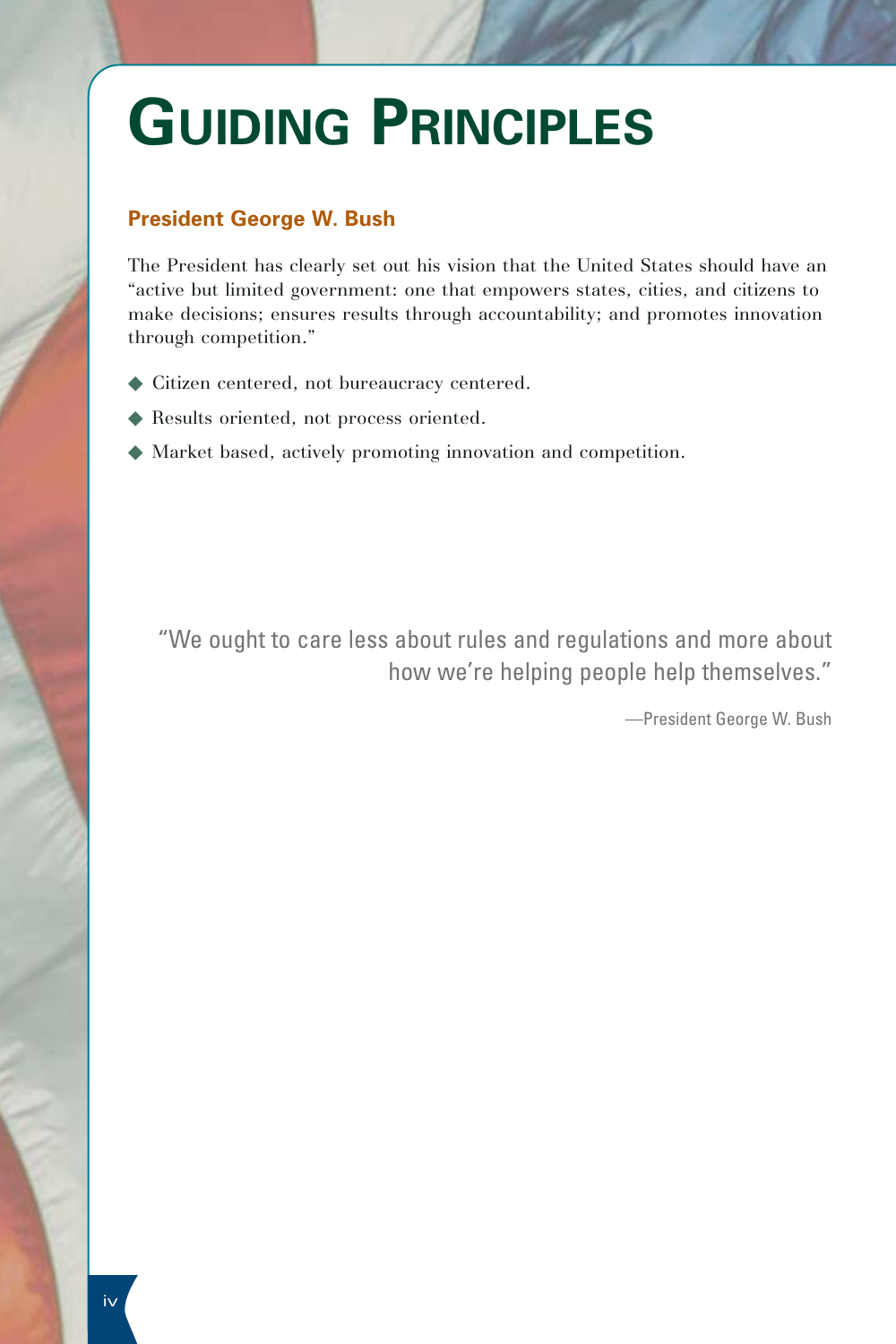#### **U.S. Department of Justice**

The U.S. Department of Justice Strategic Plan includes three objectives for the Bureau of Justice Assistance:

- $\blacklozenge$  Improve the crime fighting and criminal justice system capabilities of state, tribal, and local governments.
- ◆ Break the cycle of substance abuse and crime through testing, treatment, and sanctions.
- ◆ Support innovative, community-based programs aimed at reducing crime and violence in our communities.

#### **Office of Justice Programs**

The Office of Justice Programs, U.S. Department of Justice, has established the following objectives in its core mission of supporting state and local criminal justice systems:

- ◆ Provide federal leadership in developing the nation's capacity to prevent and control crime, administer justice, and assist crime victims.
- ◆ Identify and promote understanding of critical crime, delinquency, and justice issues.
- ◆ Develop, support, and evaluate promising and innovative strategies for ensuring safe and just communities and assisting victims of crime.
- ◆ Build partnerships that strengthen the capacities of communities and federal, state, and local governments.
- ◆ Ensure a fair workplace that maximizes each employee's contribution to the overall mission and goals of OJP.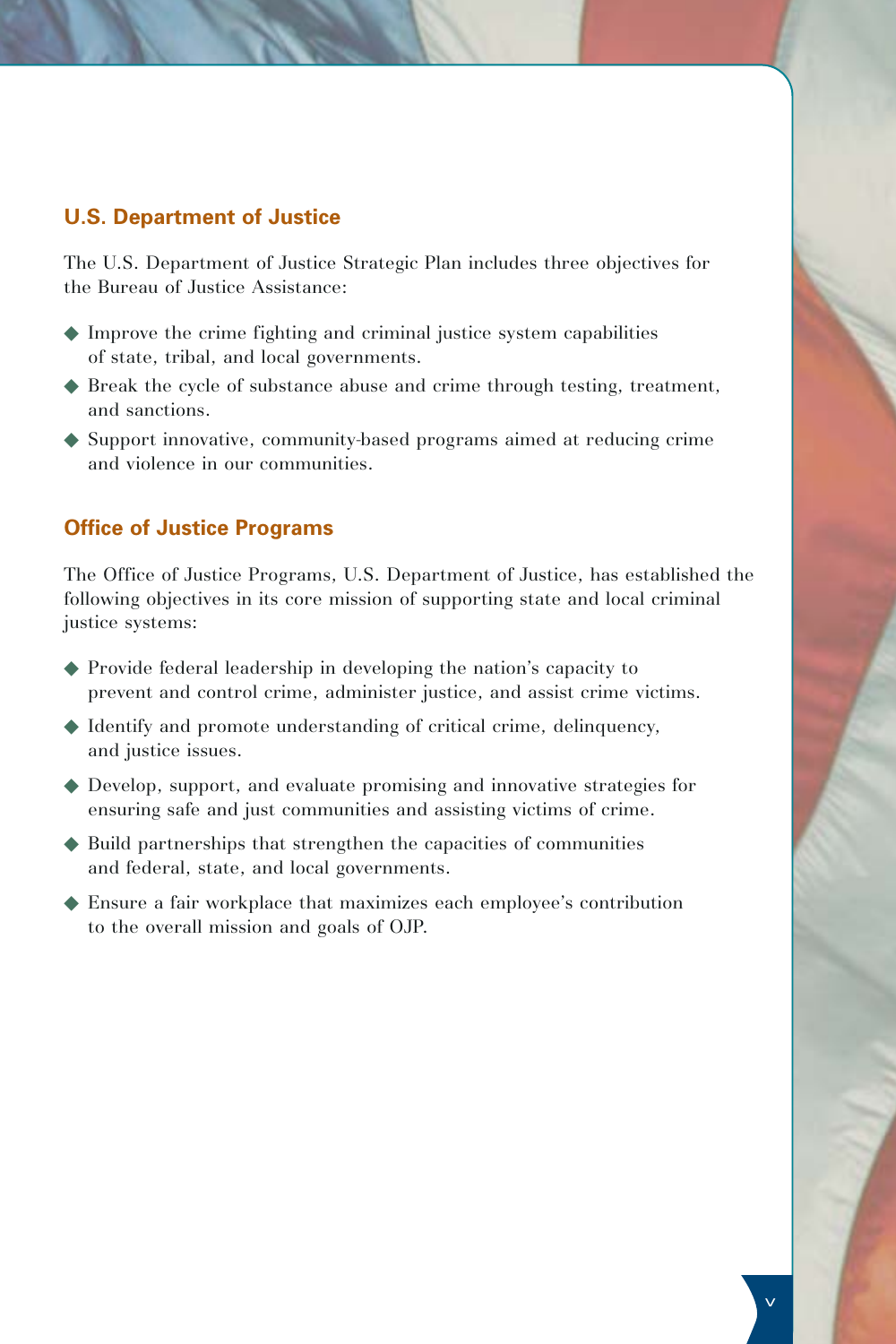# **PRINCIPLES AND PROMISES**



"To reform government, we must rethink government."

—President George W. Bush

t the Bureau of Justice Assistance (BJA), we are committed to principles that guide our decisions and influence the way we work. Based on these principles, we have created a plan for BJA's future that we hope will help us better serve our partners in the field. Over the next few years, BJA will work to fulfill the promises that follow, and we will update you on our progress on our web site and in our annual reports.

#### **Local Control and Limited Government**

States and communities know best what they need. The Federal Government should be a help—not a hindrance—to the people we serve. Our goal must be to work to eliminate any unnecessary rules that limit the power of our states and communities to find the solutions that work best for them. This principle will guide every decision we make.

◆ BJA will examine its guidance and policies and eliminate any requirements that go beyond our programs' governing statutes or any requirements that are not needed to ensure fiscal responsibility and measure results.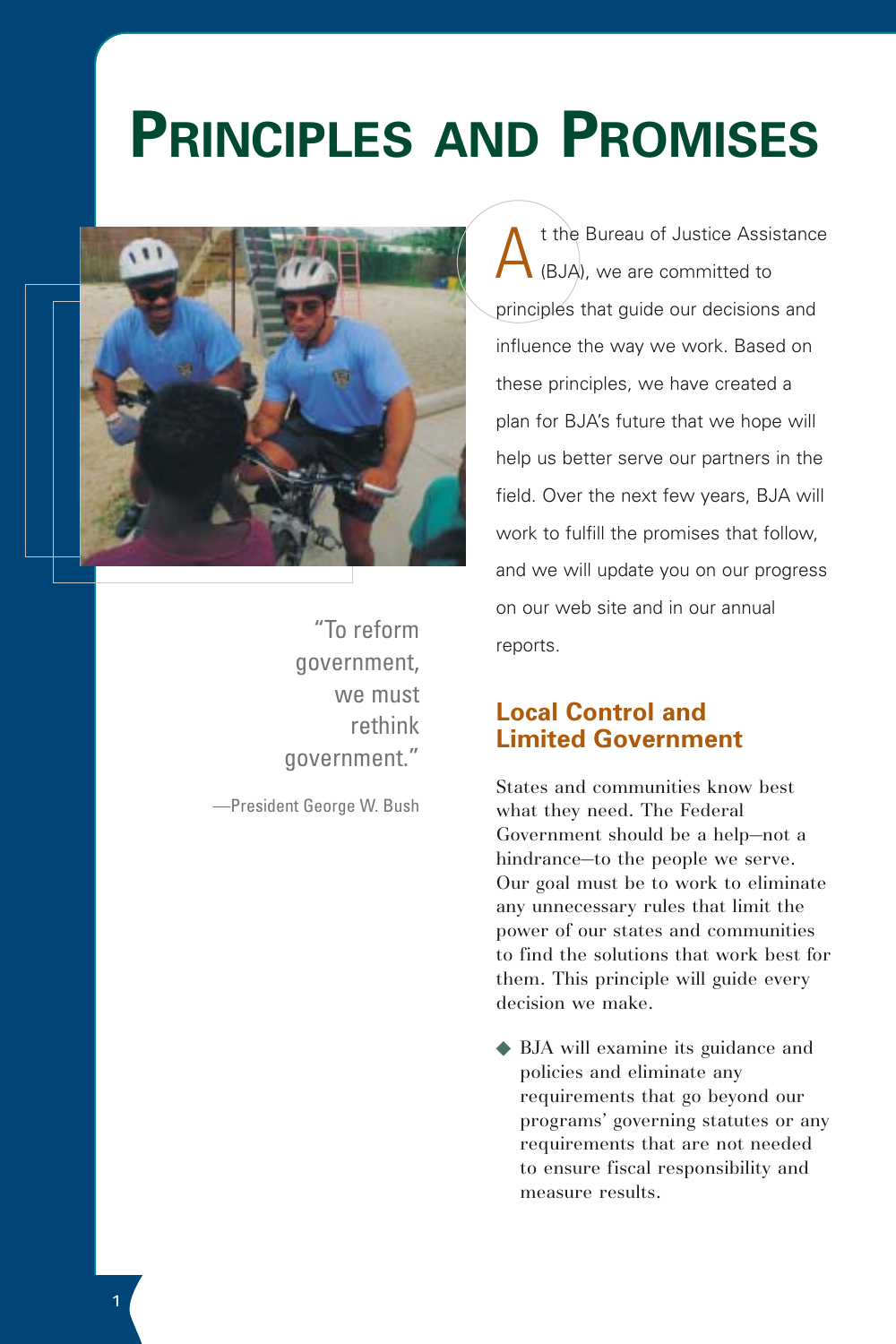- ◆ BJA will help its grantees find ways to meet their needs by providing clear and unrestrictive guidance about the purpose areas for each of our funding sources.
- ◆ BJA will work to add more flexibility to how grant funds can be spent by reexamining the purpose areas for each of our funding sources and making recommendations to Congress.

### **Simplifying the Process**

The people who work to make our communities safer have enormous responsibilities. Every moment they spend completing unnecessary paperwork or maneuvering through bureaucratic obstacles is time taken away from what is truly important. BJA will look at every existing rule and requirement and eliminate what is not needed. We will also provide our grantees with tools to make their jobs easier.

- ◆ BJA will examine its reporting requirements to ensure that they serve necessary purposes and to find solutions that will make reporting simpler.
- ◆ BJA will assess its application and reporting systems and develop solutions that minimize paperwork and improve our ability to use the information we receive.
- ◆ BJA will create and publish a simple guide to grant management

to make sure our requirements are easy to understand.

◆ BJA will work to streamline its payment programs to make applying for and receiving funds as simple and burden-free as possible.

#### **Accountability for Results**

The effectiveness of our grant programs should be based on results not on how well grantees complete paperwork. Too often, funding agencies focus more on ensuring that rules are met and forms completed and less on what impact their grantees make. At BJA, we will work to make sure that the information we ask grantees for helps to better measure the impact of their efforts, while imposing fewer and less burdensome reporting requirements.

- ◆ BJA will reassess each reporting requirement and streamline it so that our grantees answer fewer, but more useful, questions.
- ◆ BJA will redesign our grant monitoring system so that we are better able to provide feedback that focuses on helping grantees and sharing their successes with others.
- ◆ BJA will establish a system of desk monitoring that allows us to reach more grantees, while focusing our site visits on providing technical assistance and learning about our grantees' successes.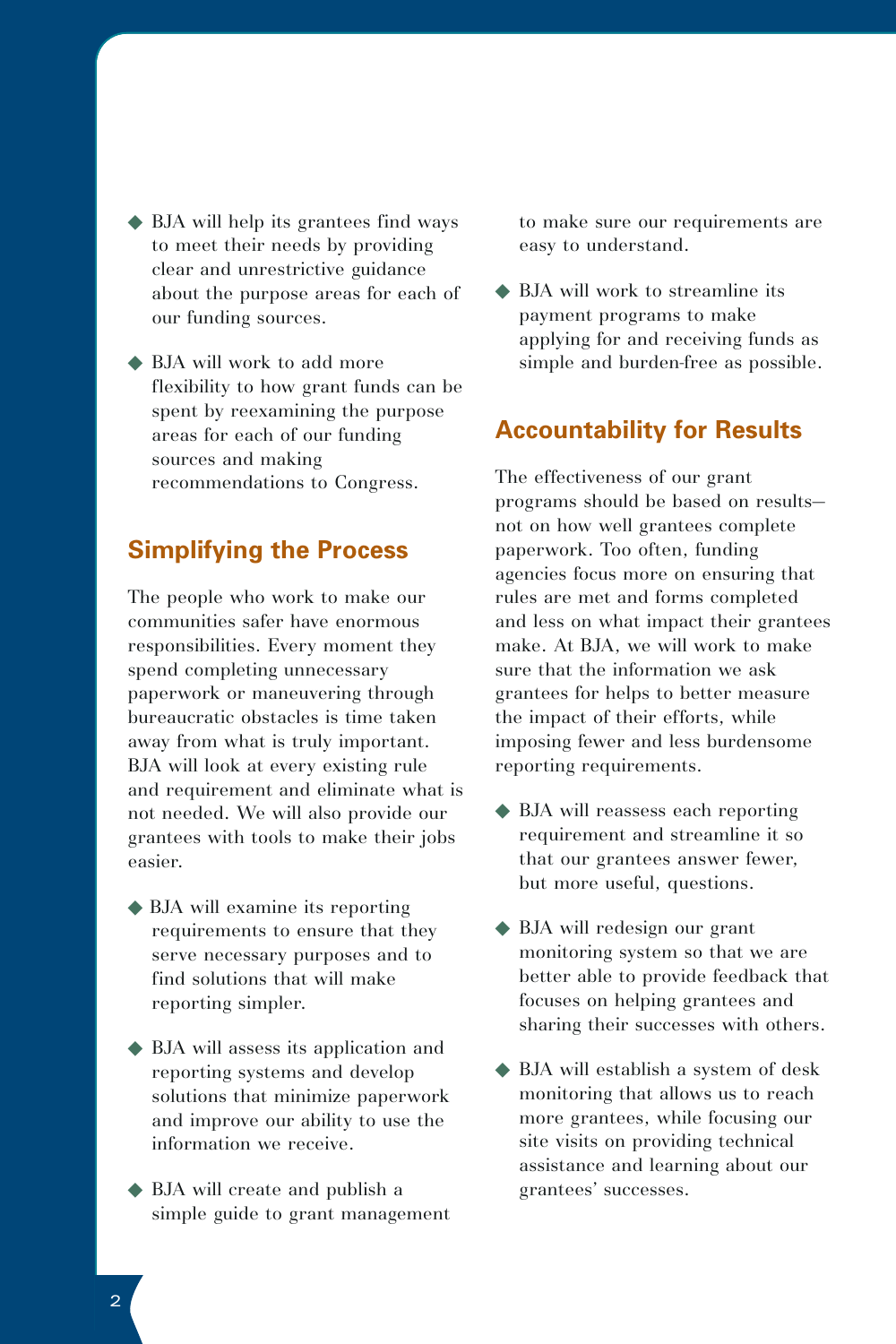◆ BJA will work to establish information sharing or joint monitoring agreements with other offices and bureaus in the Office of Justice Programs (OJP) that share the same grantees.

# **Providing Assistance**

One of our roles as a funding agency is to provide support and assistance to our grantees. With limited technical assistance dollars, we are committed to planning strategically to ensure that we provide the assistance our partners want and need.

- ◆ BJA will develop an annual training plan that presents a tentative schedule of training sessions nationwide and describes the training tools we will provide to our grant recipients and state administrative agencies. Our goal is to help grantees plan for their own needs and maximize their training dollars.
- ◆ BJA will collaborate with states and communities to establish training and technical assistance partnerships in ways that save everyone development time and money.
- ◆ BJA will develop a technical assistance program that allows BJA to be responsive to urgent and emerging needs of local, state, and tribal governments and the justice community as a whole.



- ◆ BJA will provide the most current and easy-to-understand training and technical assistance possible to our grantees. We will develop a variety of training tools for our grantees, including distance learning, PC tutorials, CD–ROMs, DVDs, videotapes, streaming video, and teleconferencing.
- ◆ BJA will host regional and national training conferences for state administering agencies and grant recipients. Specific training will include both programmatic and financial aspects of OJP's grant programs.

# **Increasing Communication**

All of the plans that we have for BJA rely on our ability to communicate information. To make sure that we can inform our grantees and constituents about changes that will help them do their jobs better, we must be diligent in communicating well and often. And we must be available when our grantees and constituents seek to communicate with us.

◆ BJA will e-mail our grantees regularly to keep them up to date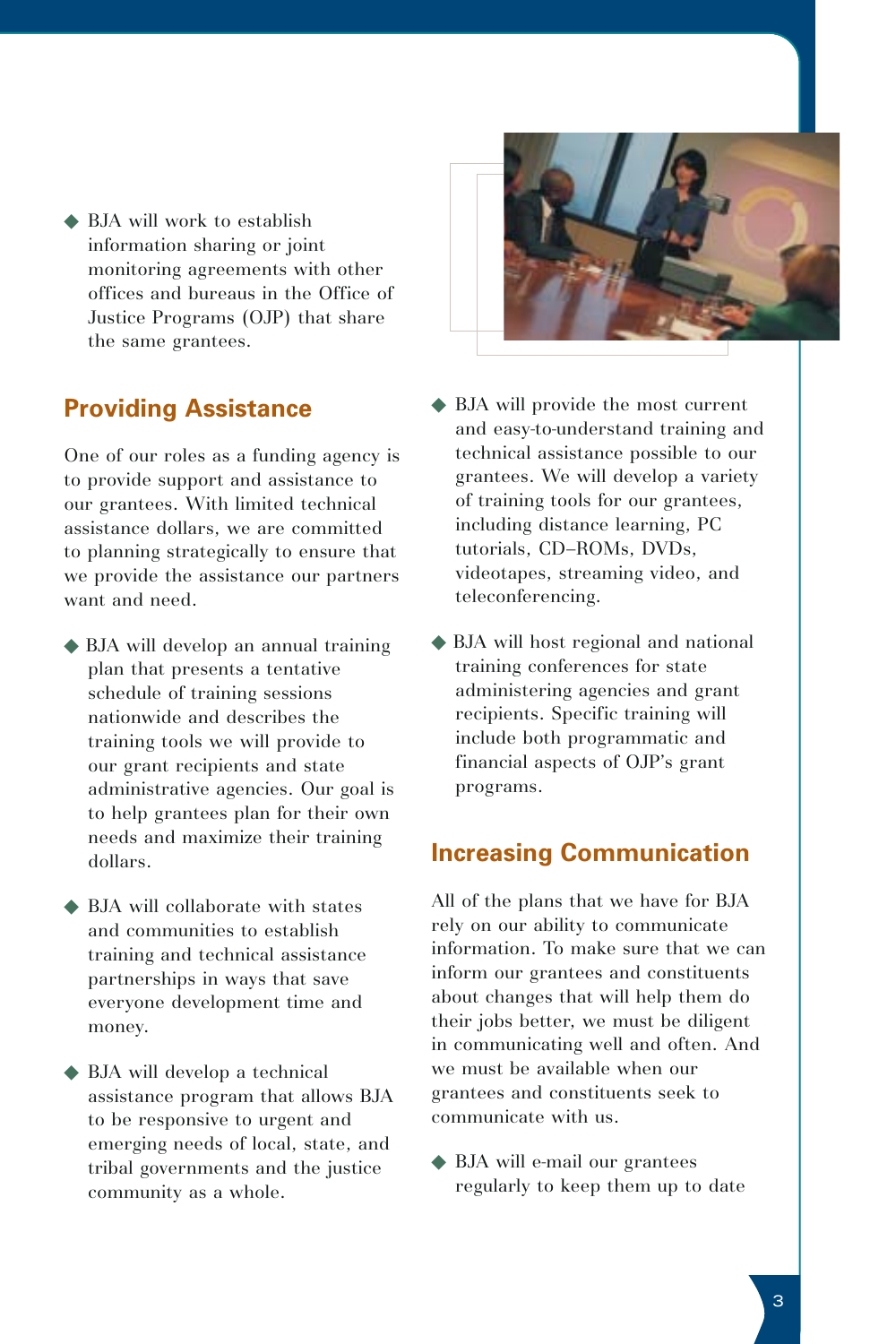on new initiatives, meetings, and technical assistance tools.

- ◆ BJA will continue to redesign its web site to ensure that it is user friendly to all of our audiences, provides up-to-date information on activities and priorities, and links our constituents to other sources of information they need.
- $\blacklozenge$  BJA will communicate often through e-mails, the BJA web site, and BJA's annual report—about our progress toward our promises.

### **Working Together To Provide Leadership**

We know that the best solutions to criminal justice problems come from the field. Our role is to provide national leadership in criminal justice issues by looking for innovative solutions and promoting them throughout the country. In doing so, we help states and communities learn about the successes and promising practices that others have worked to produce.

- ◆ BJA will host a series of meetings with our state administrative agencies and with other grantees and partners to discuss the issues that are important to them, including ways in which BJA can be a more responsive partner.
- ◆ BJA will establish policy offices that work to find and encourage innovative ideas. These offices will be resources for the field, and they will maintain a library of state-ofthe-art criminal justice information on the BJA web site.
- ◆ If funding is available, BJA will set aside funds for important focus areas and use those funds to encourage our grantees to develop innovative demonstration projects.
- ◆ BJA will sponsor national and regional meetings to discuss important policy issues. At these meetings, we will explore ways to bring new ideas to the criminal justice community and help our grantees find the resources to carry them out.
- ◆ BJA will develop topic-specific fact sheets and other publications on important topics, and we will make them available on the BJA web site.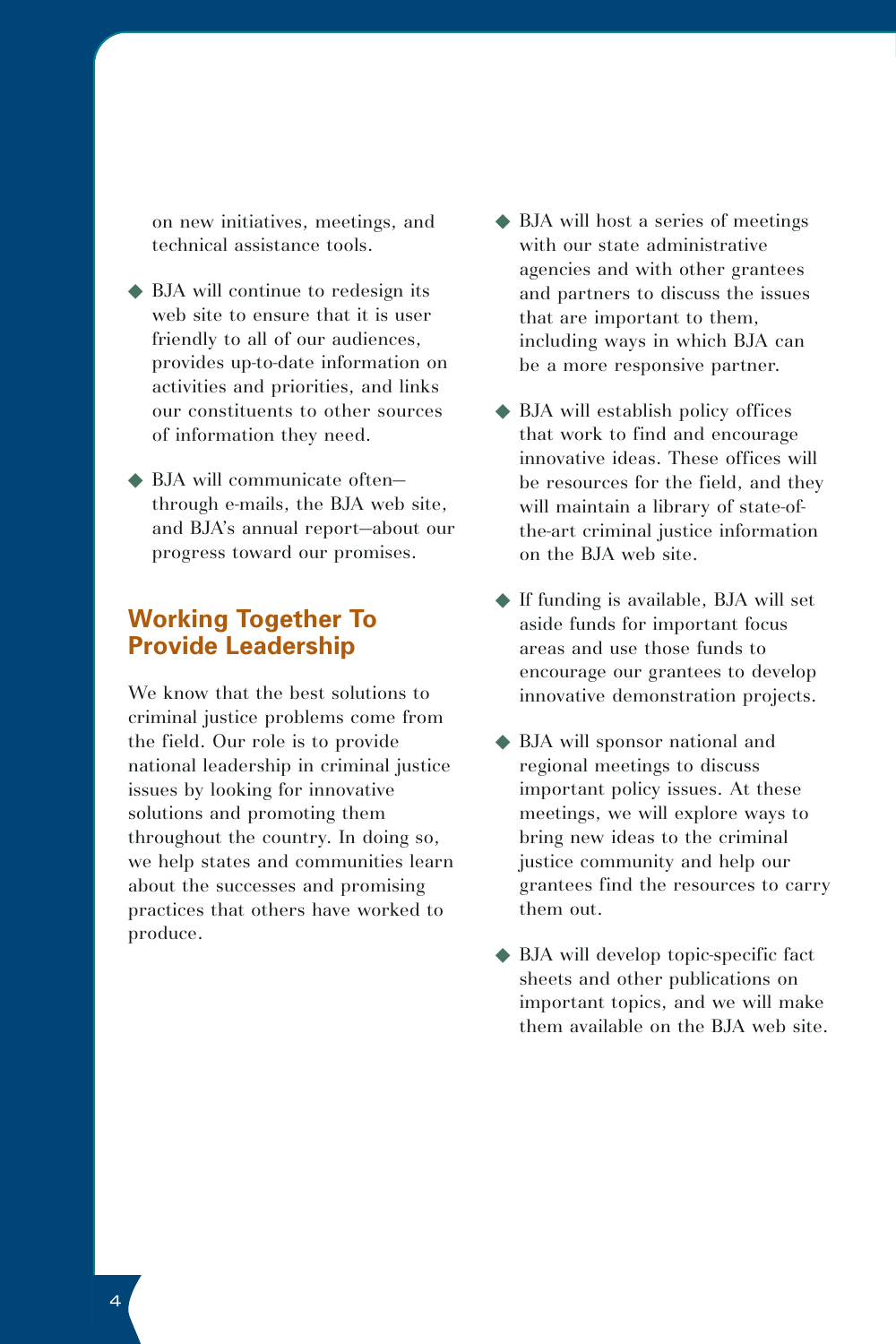# **POLICY INITIATIVES**



"We must make it a priority to ensure that leaders at every level of government have the information they need to protect our communities."

—Deborah J. Daniels, Assistant Attorney General, Office of Justice Programs

JA is committed to many initiatives that we hope will bring positive changes and help each of our partners in the field. As we expand upon these initiatives and identify new ones, we will provide updates on our web site and through our annual report.

# **Community Planning**

At BJA, we firmly believe that the best decisions are those made closest to the people. States and communities know what they need and have a unique perspective on how to solve problems. It is the people on the front lines who make lasting change. But every state and every community works with limited resources. It is crucial that we focus those resources to produce results.

Communities big and small can achieve their goals by planning for their futures. We believe that every community should have access to the tools it needs to identify its most urgent problems and choose the best ways to deal with them.

- ◆ BJA will work with OJP to develop tools and assistance to help states and communities conduct strategic planning.
- ◆ BJA will work with OJP to create a web-based community planning guide that includes tools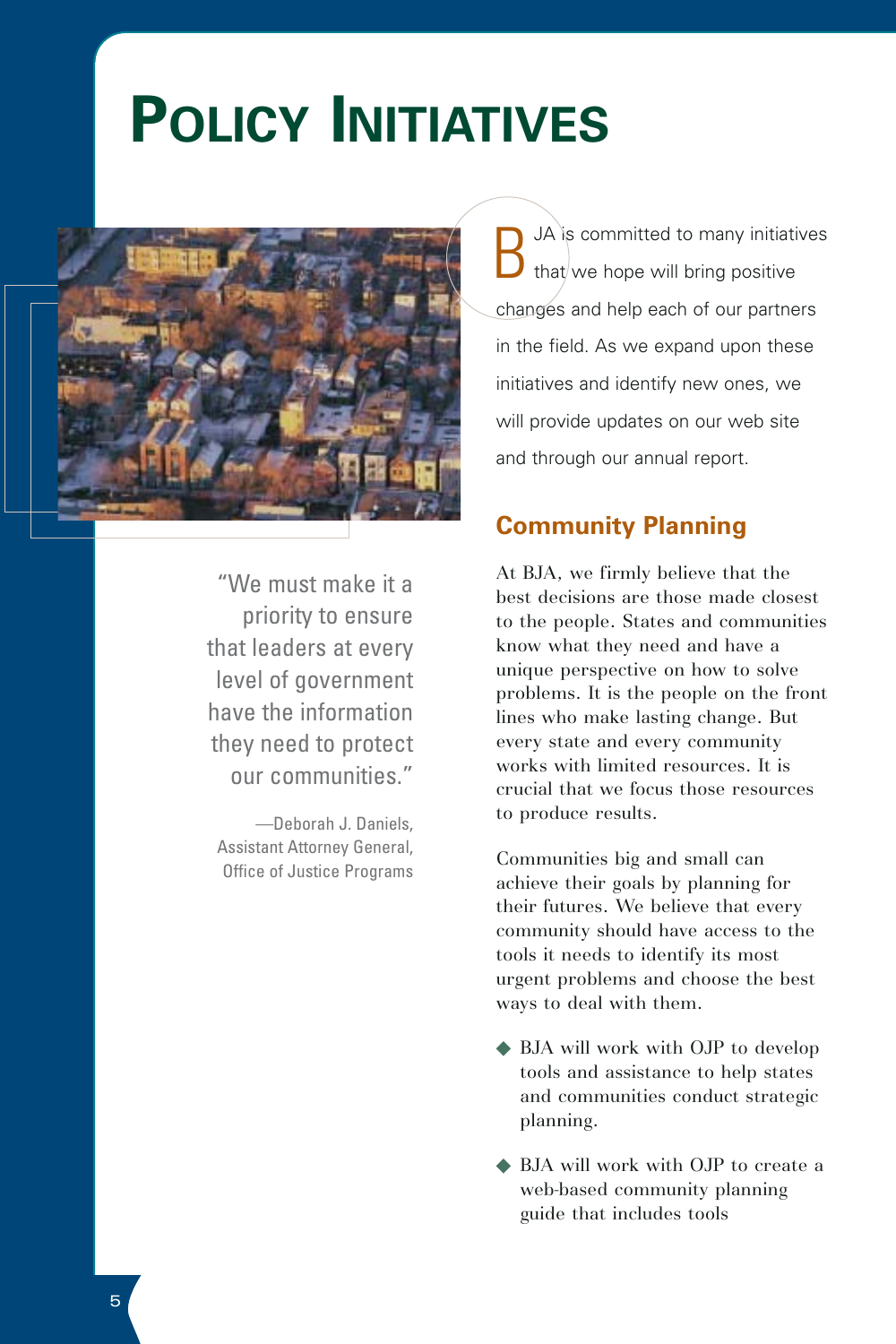communities can use to find and analyze important planning data.

◆ BJA will identify and share the lessons learned by communities that have made positive changes from their local planning efforts.

#### **Crime Prevention**

The actions of community members are extremely important to preventing crime, and law enforcement agencies can offer the help community members need to make a difference. Preventing crime involves not only making sure that our houses are secure and that we take precautions to be safe, it also means working with law enforcement to look out for the safety of our neighbors and other community members.

We believe that decreasing crime and making our communities safer requires a return to the value that we must all take responsibility for our

families and our neighborhoods. BJA is committed to providing communities with the tools, information, and resources they need to join together, learn what to do, and take action.

- ◆ BJA will promote community involvement and volunteerism through the President's Citizen Corps initiative.
- ◆ Under Project ChildSafe, a component of Project Safe Neighborhoods, BJA will work to meet President Bush's goal of providing free gunlocks and gun safety information through state and local law enforcement agencies nationwide.
- ◆ BJA will seek out public and private partners to plan, develop, and disseminate public awareness strategies that focus people's attention on crime prevention and creating change in their communities.



". . . A teenager is more likely to die from a gunshot than from all natural causes of death combined. This is unacceptable in America. For our children's sake, this nation must reclaim our neighborhoods and streets."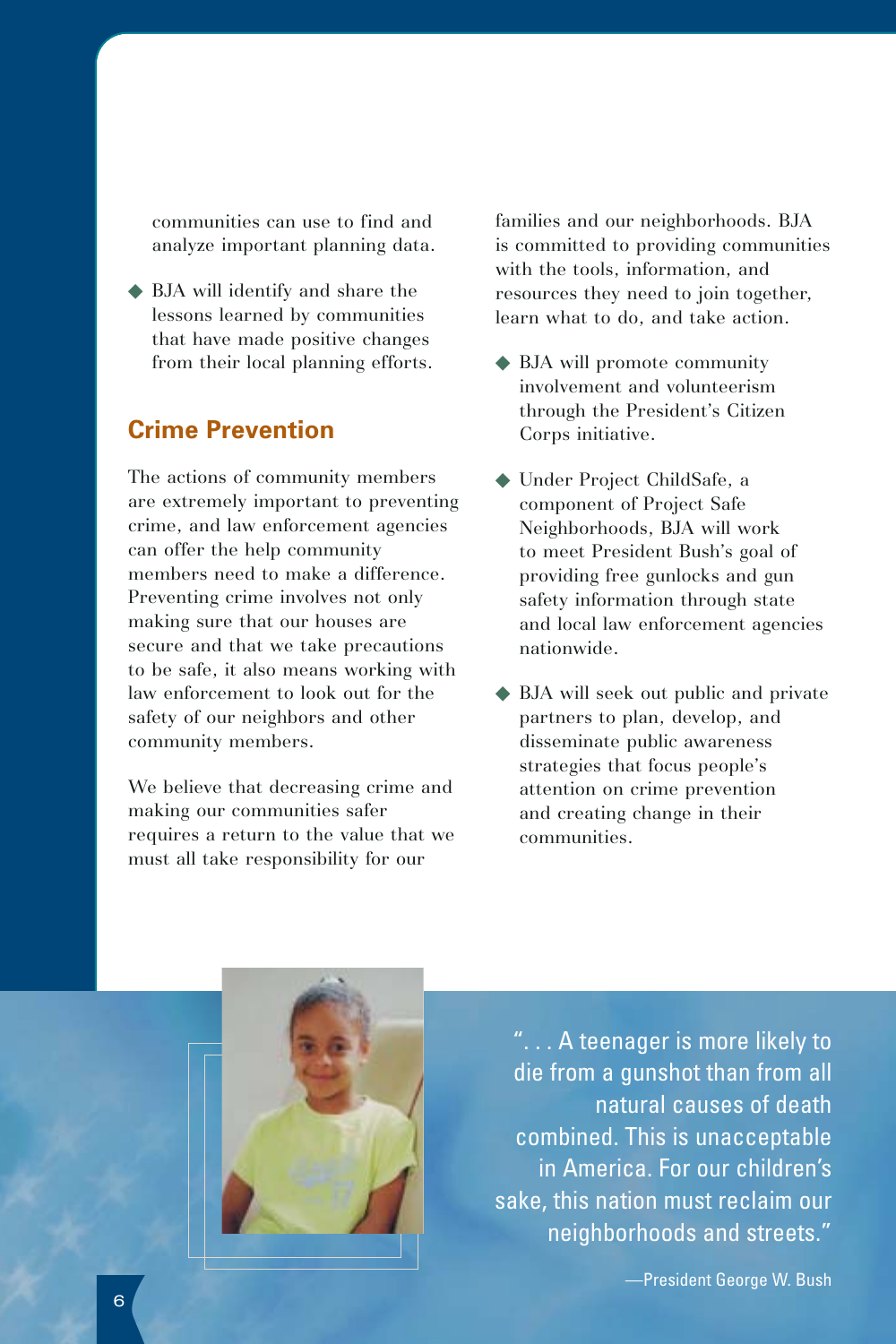### **Counter-Terrorism**

The events of September 11, 2001 changed our nation. On that day, fighting terrorism became the responsibility of every American. BJA recognizes that it is the job of law enforcement agencies and prosecutors to bring terrorists to justice, but we also believe that every citizen can play a vital part in helping to prevent terrorism. Our role is to facilitate the ability of citizens, whenever possible and appropriate, to participate in terrorism prevention and preparedness efforts.

Like America's citizens, our nation's law enforcement officers face new challenges to responding effectively to terrorism. To meet these challenges, law enforcement officers must have the training and resources they need to prevent future tragedies. Local and state governments must find new ways to quickly disseminate threat information and rally first responders



in the event of an attack. They must also learn new ways to work with the community to gather and assess information about potential terrorist operations and to integrate counterterrorism measures into their daily operations. BJA is committed to working with all levels of government to help prevent, disrupt, and defeat terrorist acts before they occur.

◆ BJA will continue to support the State and Local Anti-Terrorism Training program, an initiative that teaches law enforcement about counter-terrorism measures that work at the community level.

# **PROJECT CHILDSAFE**

For our children's sake, it is crucial that gun owners know how to store and handle their weapons responsibly and that they make sure their weapons can never cause deadly accidents.

Project ChildSafe will provide \$50 million in the first year alone to distribute gun locks and gun safety materials throughout the United States.

Through a national nonprofit organization, new locks that meet federal safety standards will be purchased and distributed equitably to all states and territories. Although Project ChildSafe is a national program, each state or territory's leadership will decide how to distribute locks in their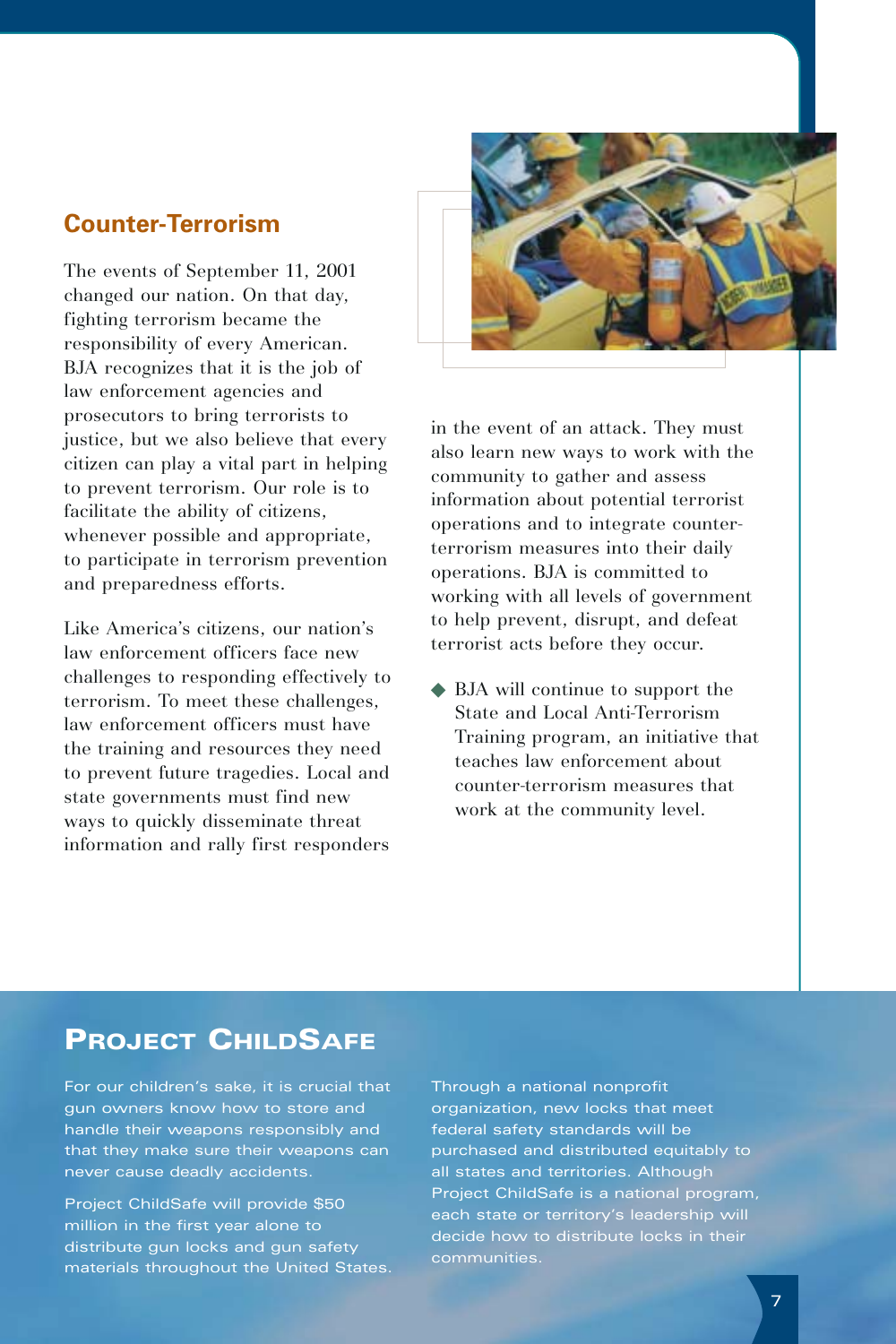- ◆ Working with the Office for Domestic Preparedness, the Federal Bureau of Investigation, the Federal Emergency Management Agency, the Office of Homeland Security, the Federal Law Enforcement Training Center, the Office of Community Oriented Policing Services, the National Institute of Justice, and the Executive Office for United States Attorneys, BJA is coordinating counter-terrorism training efforts nationwide so that we avoid duplication, meet emerging needs, and ensure that our nation's first responders to terrorism receive consistent and appropriate information. To learn more about this initiative, visit www.counterterrorismtraining.gov.
- ◆ In coordination with a national nonprofit educational organization, BJA has published and will continue to promote the *Citizen's Preparedness Guide.* This guide, available at www.citizencorps.gov,

teaches citizens how to prevent and prepare for terrorist acts and other emergencies.

◆ Because of the tragedy of September 11, it is more important than ever that state and local governments communicate with law enforcement and first responders quickly. To help meet this challenge, BJA will work with the Regional Information Sharing Systems centers to provide secure communications networks for state and local governments and offices charged with homeland security.

#### **Law Enforcement**

Law enforcement officers are our country's front line in the fight against crime, and they perform a difficult and dangerous job with skill and dedication. But the nation's law enforcement officers constantly face extraordinary new challenges with limited resources.

# **CITIZEN CORPS**

Citizen Corps is a broad network of volunteer initiatives that organizes the efforts of Americans who want to prepare their neighborhoods and communities to prevent and respond to terrorism, crime, or any kind of disaster. Citizen Corps is a component of the President's Freedom Corps

initiative. For more information, visit www.citizencorps.gov.

Citizen Corps initiatives include—

• The *Citizens' Preparedness Guide,* which describes crime and disaster preparedness techniques and provides the latest information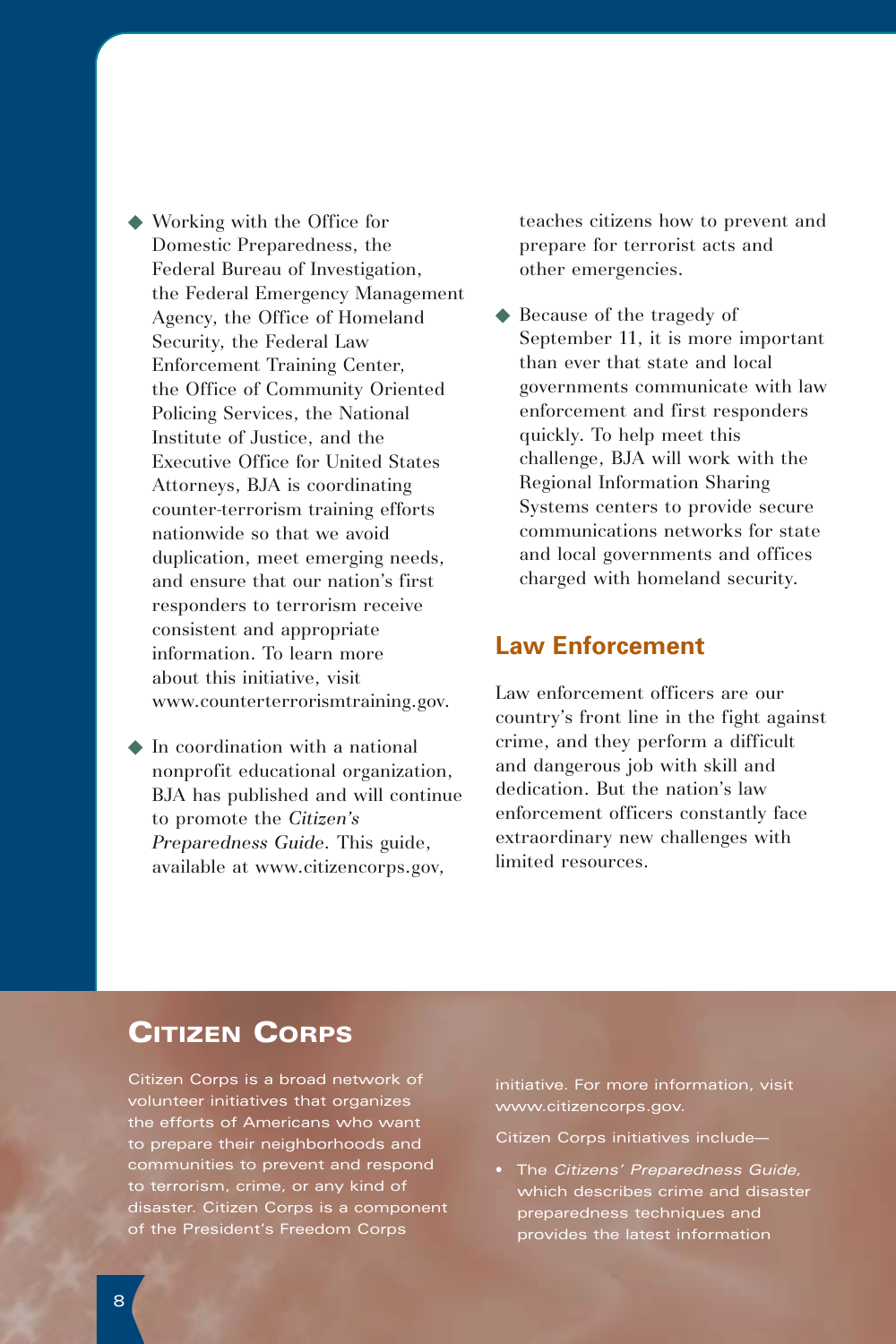At BJA, we respect the choice of law enforcement officers to dedicate themselves to serving their communities. We believe that we must honor their service by doing everything possible to provide them with the support, resources, and training they need to meet the needs of their communities. It is critical that we help law enforcement officers spend their time as effectively as possible by increasing their technological capabilities, and we must redouble our efforts to help law enforcement agencies work with communities to prevent crime and build support for their enforcement activities.

- ◆ BJA will sponsor training for BJA-funded multijurisdictional task forces across the country. This training will teach task forces how to augment their current duties with terrorism prevention and enforcement.
- ◆ BJA will work with national law enforcement associations to provide



"The goal is to weave an impenetrable nationwide network of law enforcement agencies, all working together in pursuit of one common goal—to put criminals who use guns behind bars."

—Attorney General John Ashcroft on Project Safe Neighborhoods

on being prepared for terrorist attacks.

- The Neighborhood Watch initiative, which is working to double the number of neighborhood watch groups in the United States.
- The Volunteers in Police Service program, which recruits and trains volunteers to aid law enforcement agencies in both furthering crime prevention and freeing officers to spend more time on prevention and enforcement.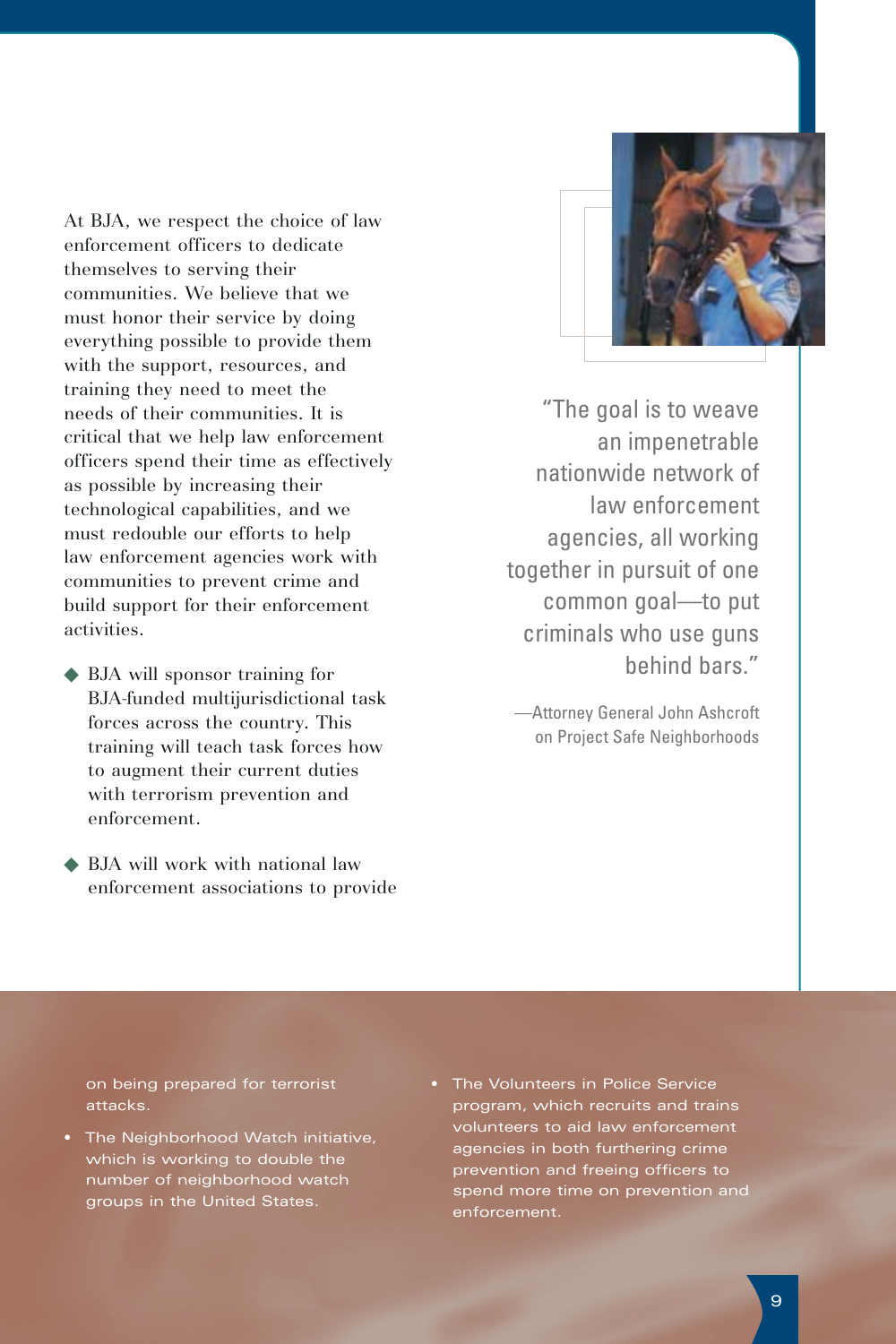research, training, and technical assistance programs to law enforcement officers nationwide.

- ◆ BJA will help law enforcement agencies get the safety equipment they need to protect their officers' lives through the Bulletproof Vest Partnership Program.
- ◆ BJA will encourage the use of federal funds for cutting-edge training programs for law enforcement officers.
- ◆ BJA will fund programs that enhance the investigative capabilities of forensic science laboratories.
- ◆ BJA will support initiatives for rural law enforcement entities.

# **Adjudication**

Prosecutors, judges, and court personnel are looking for new approaches to adjudicating offenders that will not only clear cases and decrease dockets, but also lower recidivism. Throughout the country, courts are recognizing that crimes involving gun violence, mentally ill and disabled offenders, and drug users require a special effort to ensure that these offenders are held accountable, but returned to the community with the services and supervision they need to stop offending.

Additionally, state and local prosecutors, defense attorneys, and judges face the challenge of meeting increasing needs with limited resources. While local court personnel will decide how to meet those needs, BJA is committed to providing resources, tools, and support to help them test their ideas.

- ◆ BJA will support community justice concepts through technical assistance and training.
- ◆ BJA will fund research and technical assistance to find creative

# **LEADERSHIP FOR DRUG COURTS**

In 1989, a few communities that were troubled by the devastating impact of drugs and drug-related crime on their criminal justice systems took a new approach to adjudicating low-level drug offenders. This new approach integrated substance abuse treatment, sanctions, and incentives with case processing to place nonviolent druginvolved defendants in judicially supervised habilitation programs. The traditional system had rarely provided substance abuse treatment to defendants in any systematic way and, in many cases, provided little or no threat of sanctions to drug offenders.

In enacting the 1994 Crime Act, Congress joined local communities in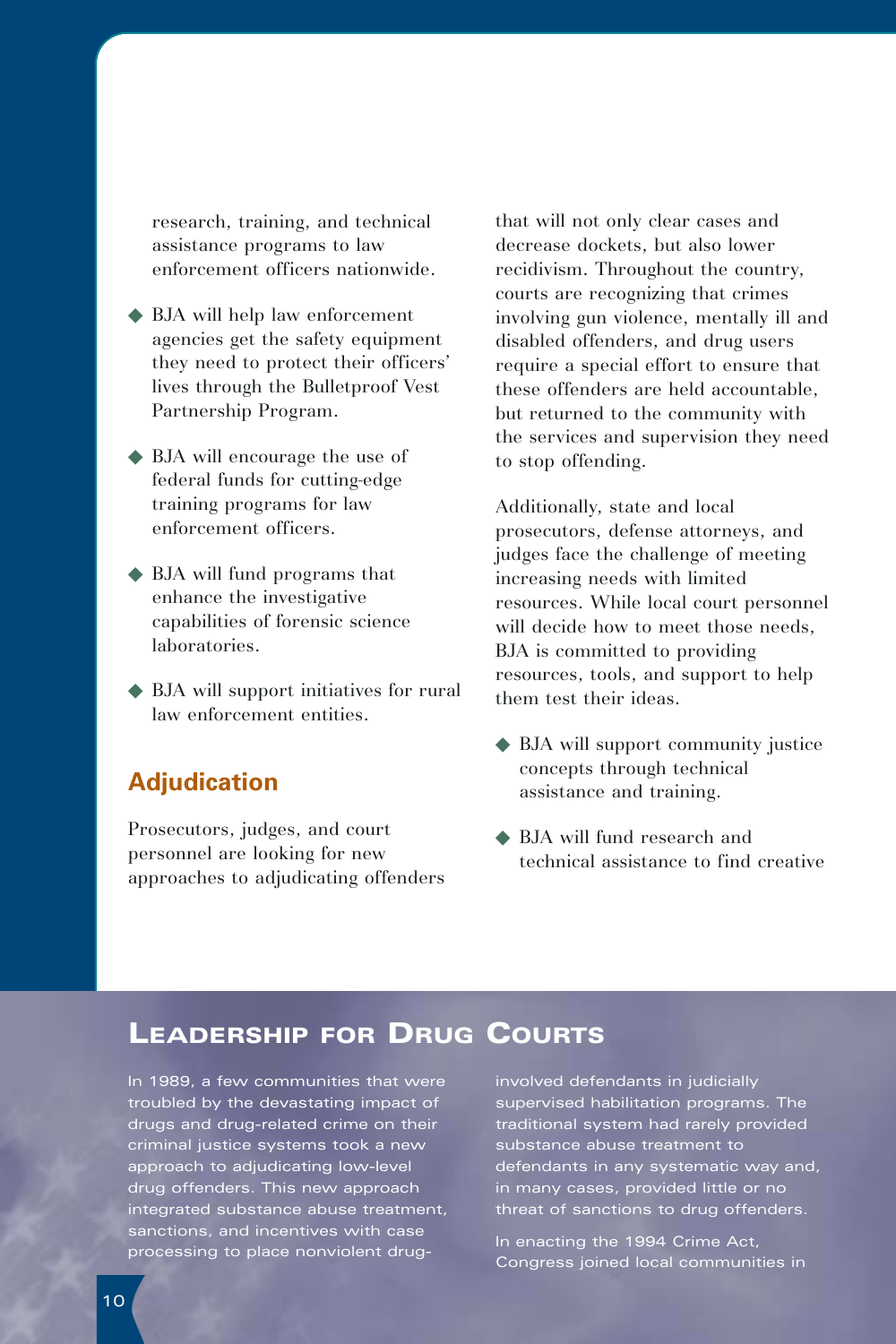sentencing strategies and practices and assess their effectiveness.

- ◆ Through the Community Gun Violence Prosecution portion of Project Safe Neighborhoods, BJA will provide funding and support for prosecutors' offices to improve their ability to prosecute gun crimes.
- ◆ BJA will fund and support mental health courts that seek appropriate alternatives to incarceration and services for offenders with mental illnesses or disabilities. BJA will continue funding for drug courts formerly supported by OJP's Drug Courts Program Office.
- ◆ BJA will support the criminal defense community's efforts to ensure the fair administration of justice by providing resources and technical assistance for indigent defense.
- ◆ In concert with the Department of the Treasury, BJA will help state



"The goal of every reform we undertake should be to make preventing crime and terrorism easier for our state and local partners."

> —Richard R. Nedelkoff, Director, Bureau of Justice Assistance

acknowledging the promise of drug courts in habilitating offenders, holding offenders accountable for their actions, and reducing victimization. The 1994 Crime Act created the drug court grant program and authorized a technical assistance initiative to provide leadership and support to the more than 500 courts that have implemented or are planning to implement a drug court.

As the Drug Courts Program Office joins BJA as part of the reorganization of OJP, BJA will continue that office's diligent work to strengthen the drug court movement and increase the effectiveness of local courts.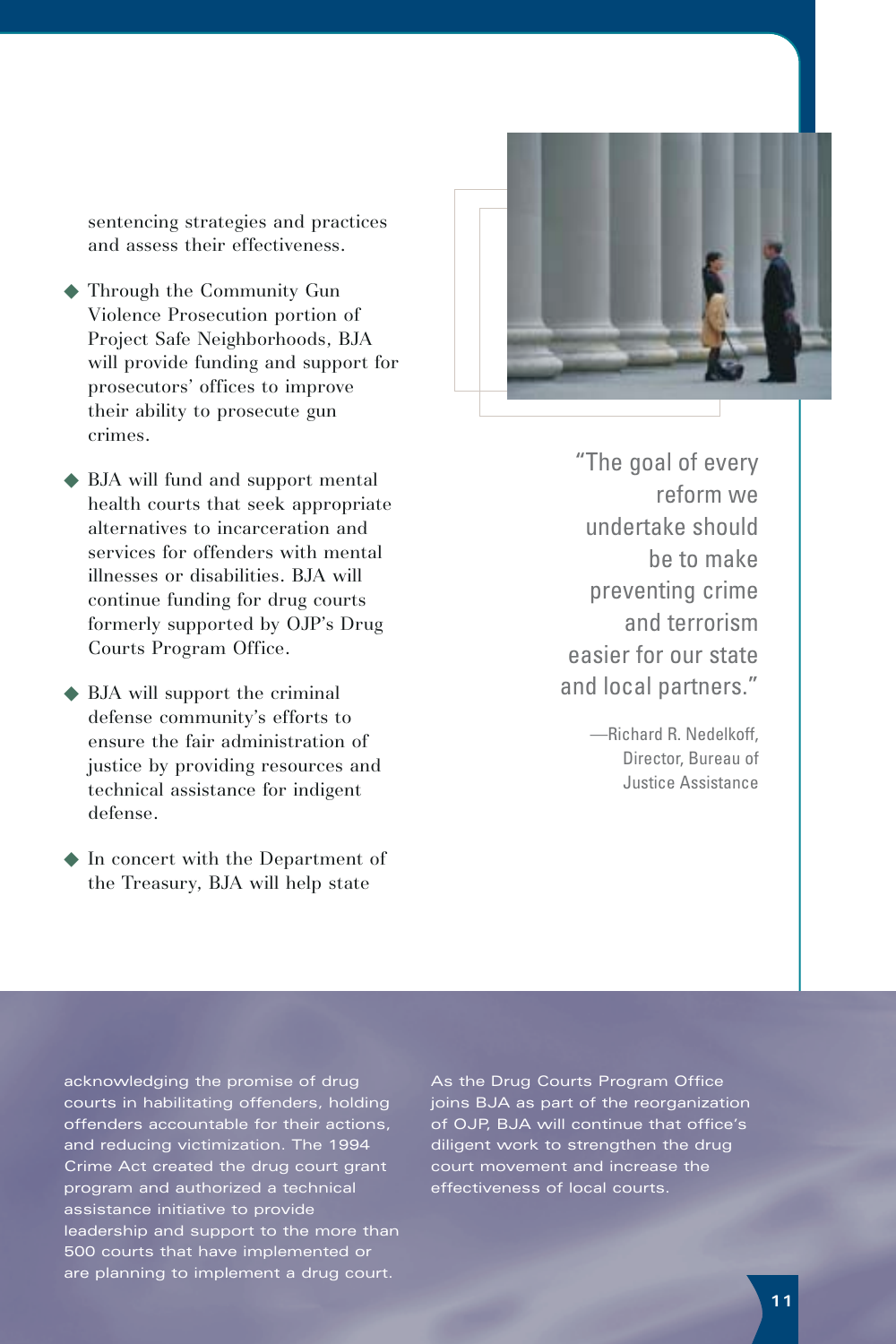and local prosecutors develop and institutionalize capabilities to investigate and prosecute money laundering offenses.

- ◆ BJA will support high-quality judicial training.
- ◆ BJA will support the highest quality DNA training and technical assistance for prosecutors.
- ◆ BJA will provide training and technical assistance to court administrators.

### **Community and Institutional Corrections**

Supervising offenders in the community and preparing offenders for their return to their communities are critical to protecting public safety. Community supervision officers must balance the time required to manage growing caseloads and their desire to

provide offenders with the services they need to become law-abiding citizens. At the same time, supervision officers increasingly are concerned with their own safety as they find themselves more in the field and less in the office.

Around the country, state and local probation and parole officials are testing new ways to meet these challenges. One of the most exciting ideas is that of building partnerships between law enforcement and community corrections. These partnerships not only increase the safety of supervision officers, but offer more services and better results than correctional institutions, and at a much lower cost. In another increasingly popular and effective approach, reentry programs provide a broad range of services for offenders while ensuring accountability.

◆ BJA will promote police-community corrections partnerships that

# **PREPARING INMATES FOR REENTRY: THE PIE PROGRAM**

The Prison Industries Enhancement Certification Program (PIECP) encourages states and units of local government to establish employment opportunities for prisoners. The program places inmates in realistic work environments, pays them prevailing

wages, and gives them a chance to develop marketable skills that will increase their potential for rehabilitation and meaningful employment upon release. BJA certifies that each PIE program meets statutory and federal guideline requirements.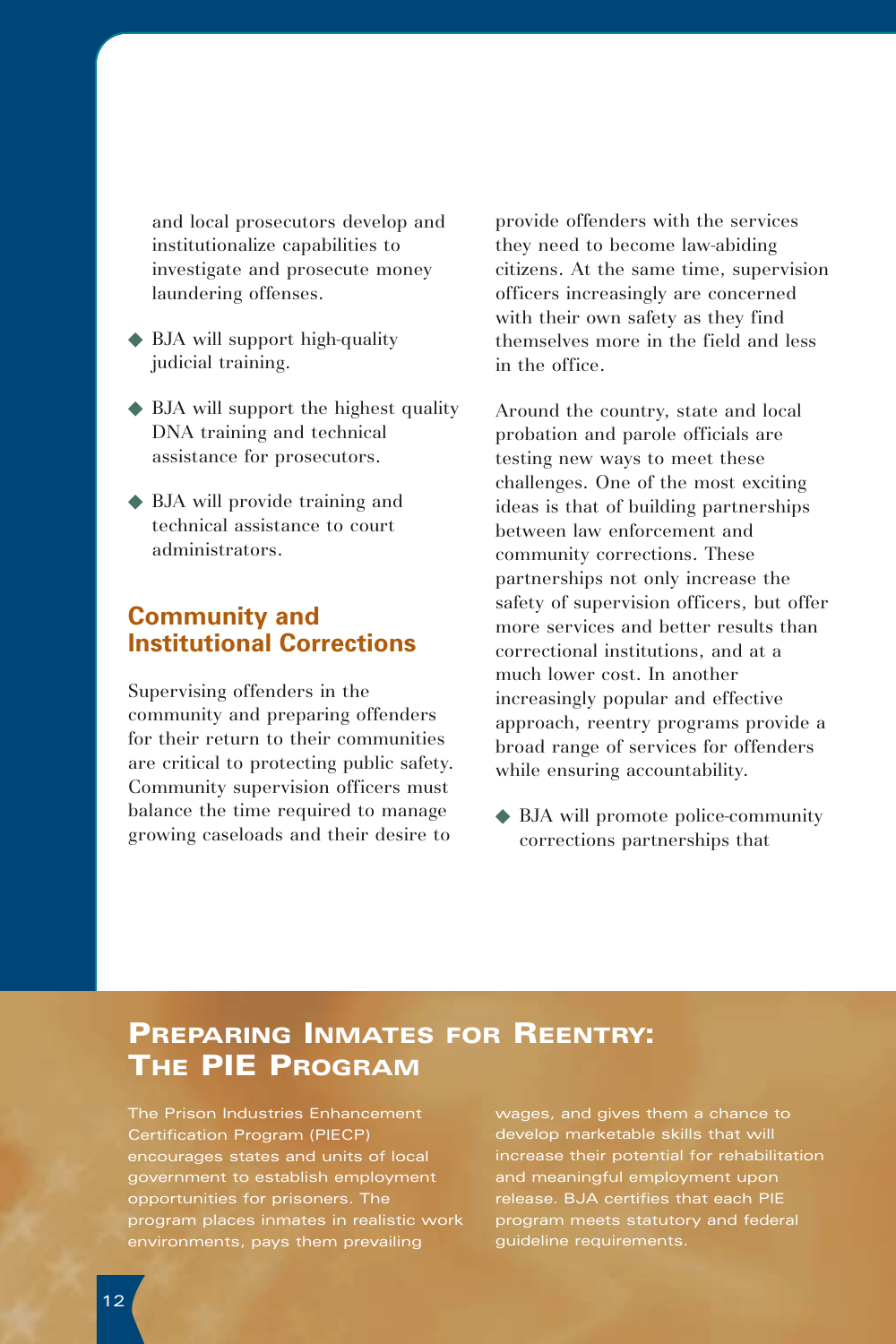provide a higher level of supervision and offender accountability.

- ◆ BJA will support OJP reentry programs that provide training, treatment, and supervision when offenders reenter our communities.
- ◆ BJA will work to provide tools, resources, and technical assistance needed by rural probation and parole officers.
- ◆ BJA will develop guidance for community corrections officers and administrators who want to create community correctional programs.
- ◆ BJA will work with professionals to share promising strategies and partnerships that help offenders with mental illness.
- ◆ BJA will provide information on promising practices and creative solutions in community-based treatment options.



- ◆ In coordination with OJP and OJJDP, BJA will invite national experts to provide insight on how best we can provide useful tools and information to the community corrections community.
- ◆ BJA will work with an international correctional association on a collaborative initiative to address correctional workforce issues.

The corrections community not only works to keep criminals off our streets, but also to prepare offenders for their return to their communities. Corrections agencies know that they must do their best to give inmates

Currently, there are 34 state and 4 county-based certified correctional industry programs in the United States, and these programs operate at least 175 business partnerships with private industry. In 2001, PIECP programs

generated more than \$2.5 million for victims' programs, \$1.7 million for inmate family support, \$10 million for correctional institution room and board costs, and \$4.5 million in state and federal taxes.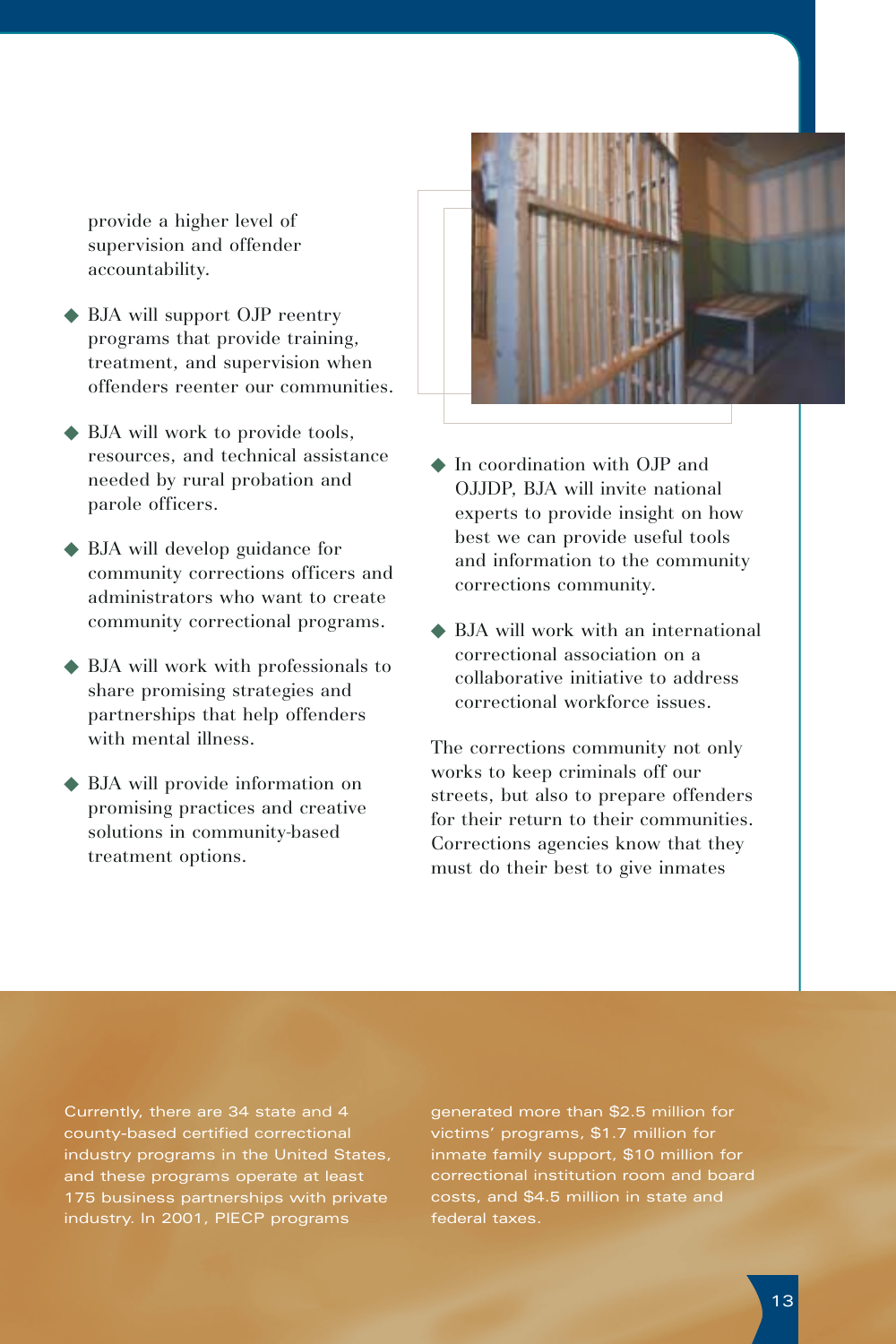opportunities to develop life and work skills that will help their return be successful. Increasingly, correctional facilities are using treatment, work, education, and mental health programs to build these skills.

At BJA, we believe that this direction is the only way to increase the chance that the people who once preyed on our communities can return to them without causing further harm. As a result, we will continue to support reentry services in the criminal justice system by providing funding and assistance to correctional programs that want to test alternatives to traditional incarceration programs.

◆ BJA will support reentry programs that seek to provide the needed training, treatment, and supervision offenders need to reenter our communities and live law-abiding lives.

- ◆ BJA will work with national correctional associations and organizations to develop and conduct regional policy and training forums for correctional staff and community leaders.
- ◆ BJA will continue to support and operate the Prison Industries Enhancement Certification Program. Through the program, which lifts restrictions on prisonermade goods for certified state corrections agencies, prisoners acquire marketable skills that help them find meaningful employment after their release.

# **Information Technology**

The question of how to overcome obstacles to sharing information among law enforcement and other criminal justice system components is a significant issue that impacts the safety of Americans. In today's

# **PROJECT SAFE NEIGHBORHOODS**



Project Safe **Neighborhoods** (PSN) is a nationwide commitment to

reducing gun crime in America. PSN will create a network of existing local programs that target gun crime and

provide those programs with tools to be successful.

• The Community Gun Violence Prosecution Program promotes the aggressive enforcement of gun crimes by giving state and local prosecutors additional resources to focus on gun crimes.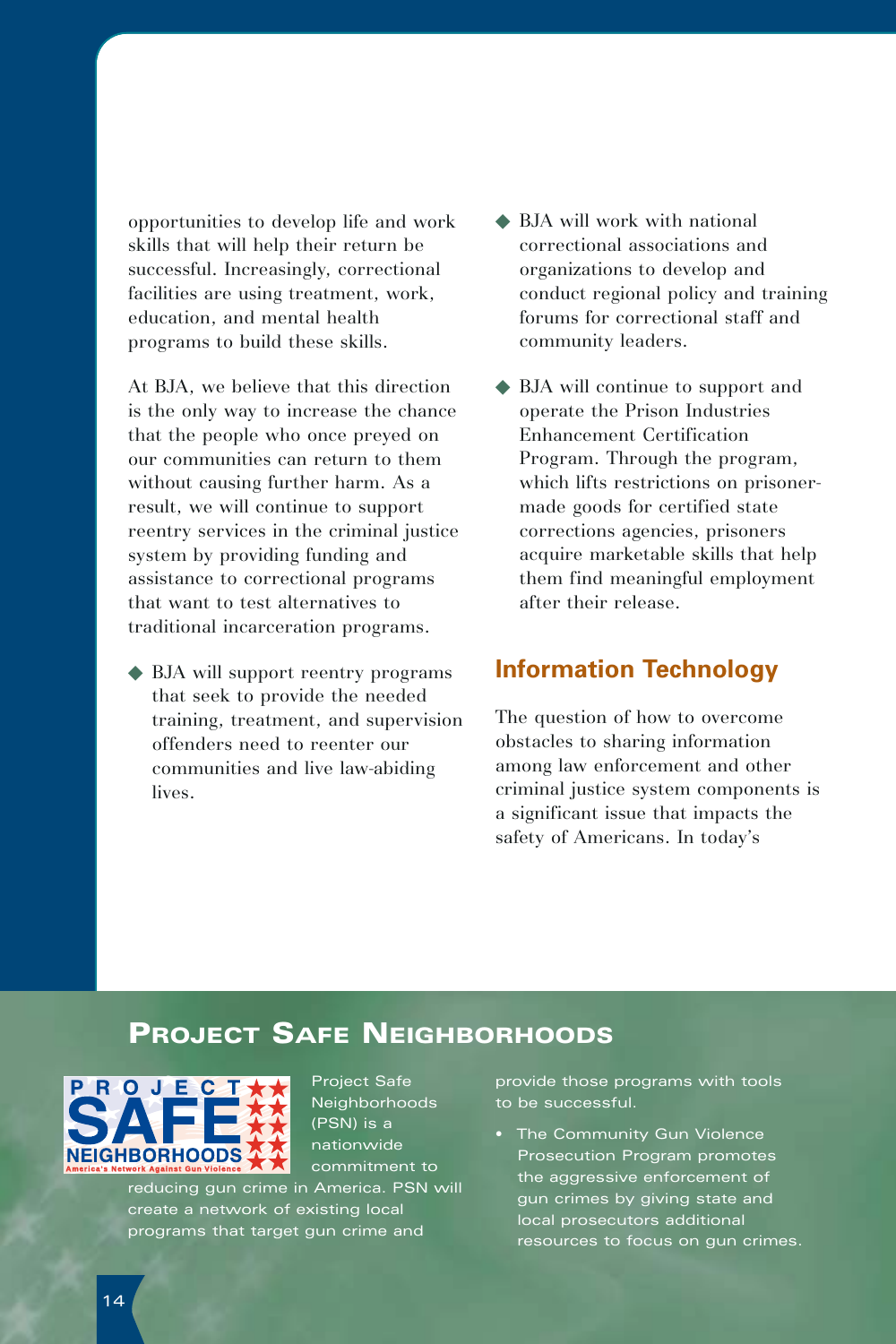electronic age, the public has grown to expect justice system integration and appropriate information sharing.

All law enforcement and criminal justice agencies—local, state, and federal—need to find ways to overcome obstacles to sharing information. Doing so not only increases their ability to solve crimes and keep communities safer, it also helps them meet their increasing responsibilities. While the sharing of information must be the responsibility of criminal justice agencies, at BJA we are committed to providing the resources and assistance needed to make it as easy as possible.

◆ BJA will work to increase the number of local, state, and federal law enforcement agencies that use the Regional Information Sharing Systems. Wider use of these innovative regional systems will go far to increase intelligence sharing and secure communications among



the thousands of law enforcement agencies nationwide.

◆ Through its Information Technology Initiative, BJA, on behalf of OJP, will continue to help the criminal justice system share information by providing research and guidance on strategic planning and governance; standards, infrastructure, and architecture; privacy and information quality; security; and resource management issues. Additionally, BJA will continue to maintain the OJP Information Technology Initiatives web site (www.it.ojp.gov) as a resource for criminal justice practitioners nationwide.

- Project Safe Neighborhoods Research and Community Engagement Partner grants are designed to support the strategic planning, accountability, and community outreach components of U.S. Attorney-led gun violence task forces.
- Project Sentry provides resources for state and local juvenile justice

prosecutors to increase their ability to focus on gun crimes committed by juveniles.

• The Reducing Community Gun Violence Open Solicitation seeks to fund demonstration projects that consist of locally crafted, innovative responses to local need to reduce gun violence.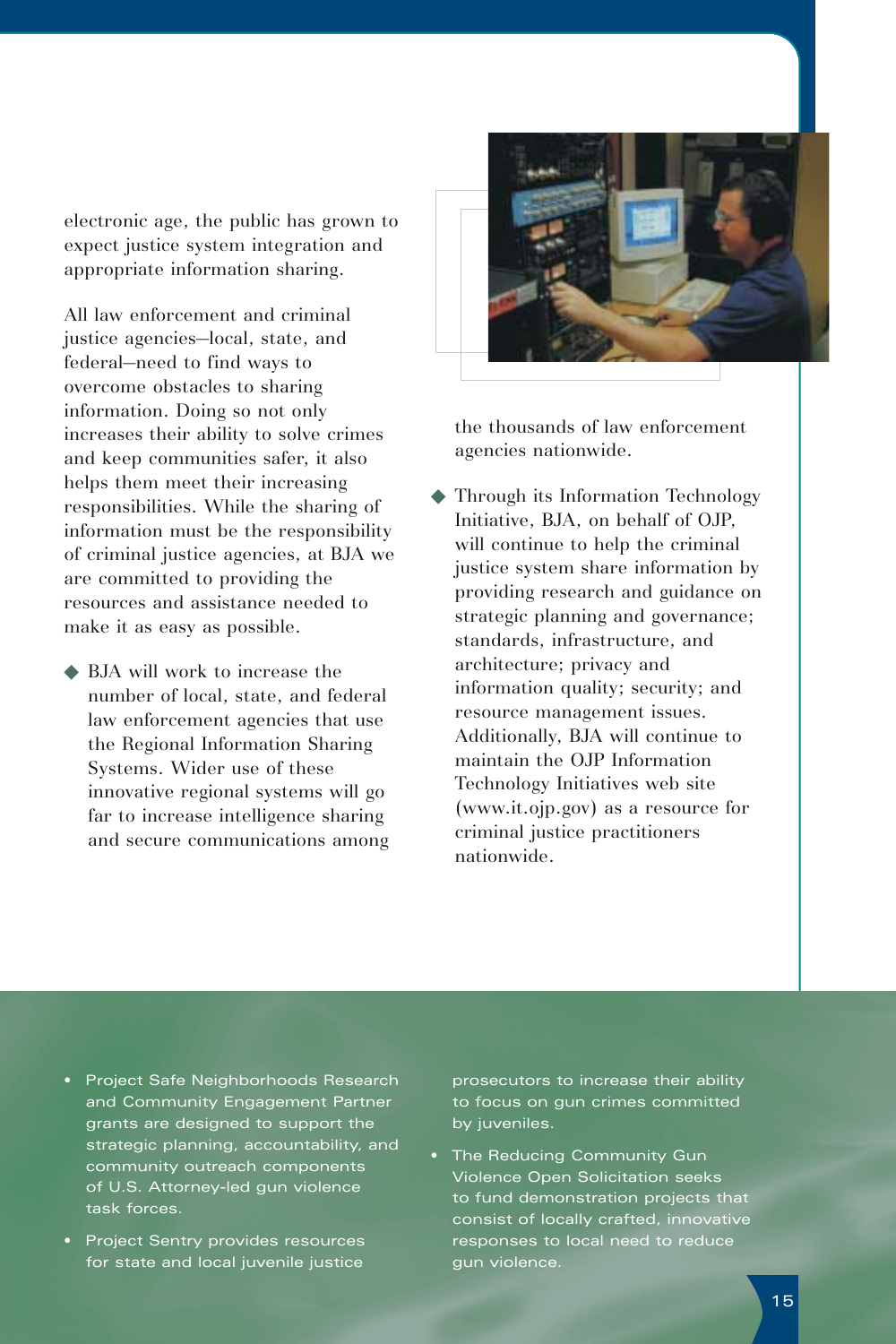- ◆ Through the Global Advisory Board, a group of key officials from local, state, tribal, federal, and other justice-related organizations, BJA will continue working to bring together representatives from the justice community to overcome barriers to justice information sharing across agencies, disciplines, and levels of government.
- ◆ BJA will continue to support enhanced forensic capabilities, including the use of DNA evidence, to assist in law enforcement, prosecution, and defense needs.
- ◆ BJA will continue to support collaborative case management systems at the local level and the inclusion of courts and prosecutors' offices in integrated information systems.

# **Faith-Based Initiatives**

In communities across the country, there are faith-based organizations

that, working alongside other community groups, form an army of compassion. Crime prevention and criminal justice communities that fail to tap this resource are missing opportunities. In many American communities, faith-based organizations are the prime agents of change for social good.

Institutions of faith are ingrained in our communities and offer unique abilities to reach both the people who are in need of help and those who are able to give it. Although BJA should not fund or promote the religious activities of any group, we want to ensure that when people of faith provide social services we do not discriminate against them. BJA will promote the Administration's faithbased initiatives by expanding their capacity through funding and support.

◆ BJA will review its rules to ensure that we eliminate barriers that keep faith-based programs from getting needed funding. Additionally, we will ensure that faith-based

# **TAKING CARE OF THOSE WHO PROTECT US**

The Public Safety Officers' Benefits (PSOB) Program, administered by BJA, provides financial benefits and education assistance to families of federal, state, and local public safety officers killed or to officers permanently and totally disabled in the line of duty. In FY 2001, PSOB responded to

approximately 370 claims and awarded more than \$26 million in benefits to surviving families.

Among BJA's first responses to the September 11 terrorist attacks was expediting the payment of financial aid to the families of police officers and firefighters killed in the attacks.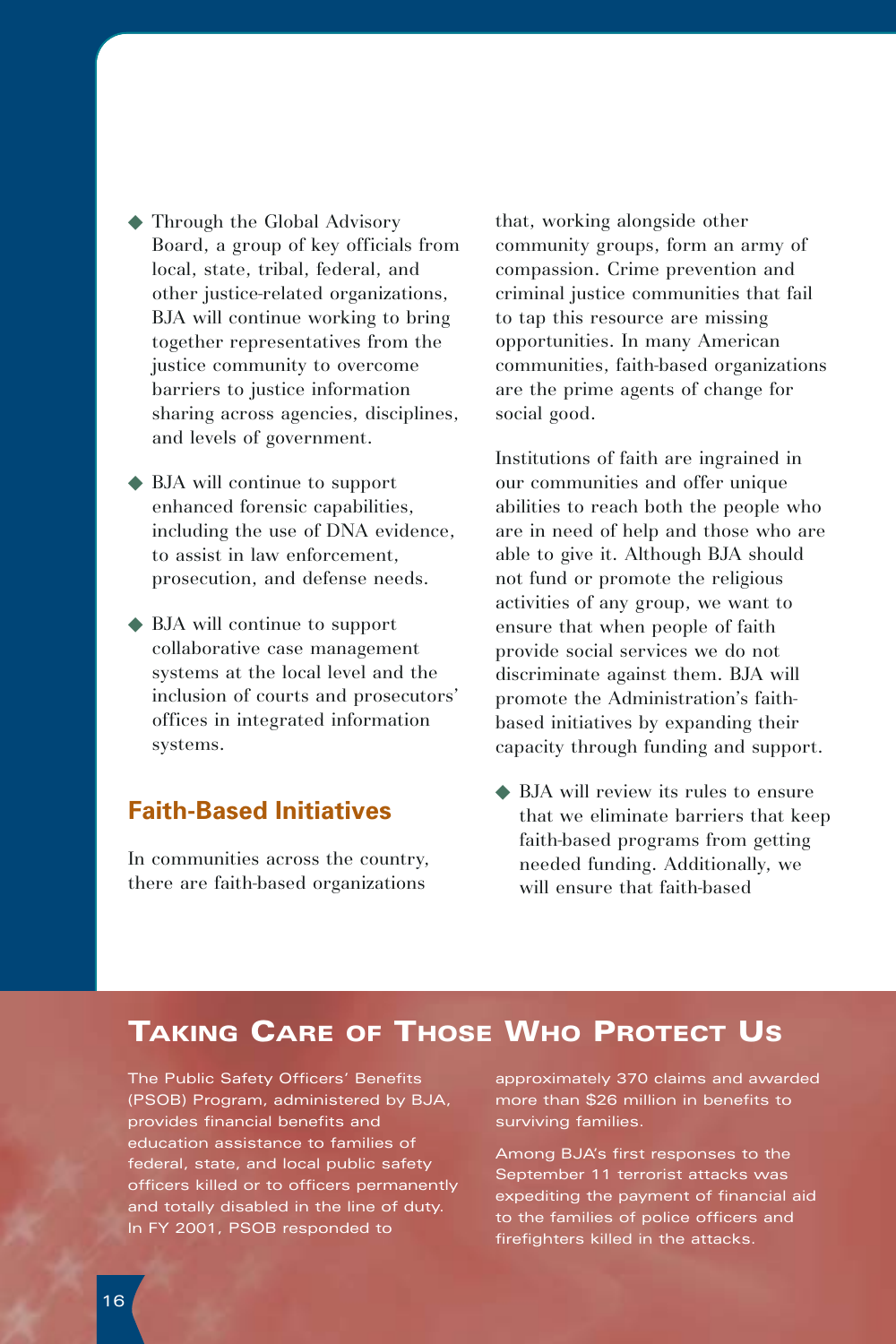organizations can do what we ask of them without changing their mission.

- ◆ In an effort to remove barriers to faith-based funding at the state and local levels, BJA will work with national organizations, the White House Office of Faith-Based and Community Initiatives, and the Justice Department Task Force for Faith-Based and Community Initiatives to clarify faith-based funding rules for our state administrative agencies.
- ◆ BJA will develop easy-to-use information for faith-based groups to help them understand what types of funding are available and how to apply.
- ◆ BJA will work to identify promising faith-based programs and share the information in publications and on our web site.



"These quiet heroes lift people's lives in ways that are beyond government's know-how…and they heal our nation's ills, one heart and one act of kindness at a time."

—President George W. Bush on faith-based and community organizations

Immediately after the attacks, BJA staff began working to eliminate paperwork for these claims, making payment possible in most cases within a few days. Nearly 400 claims stemming from the attacks have been paid.